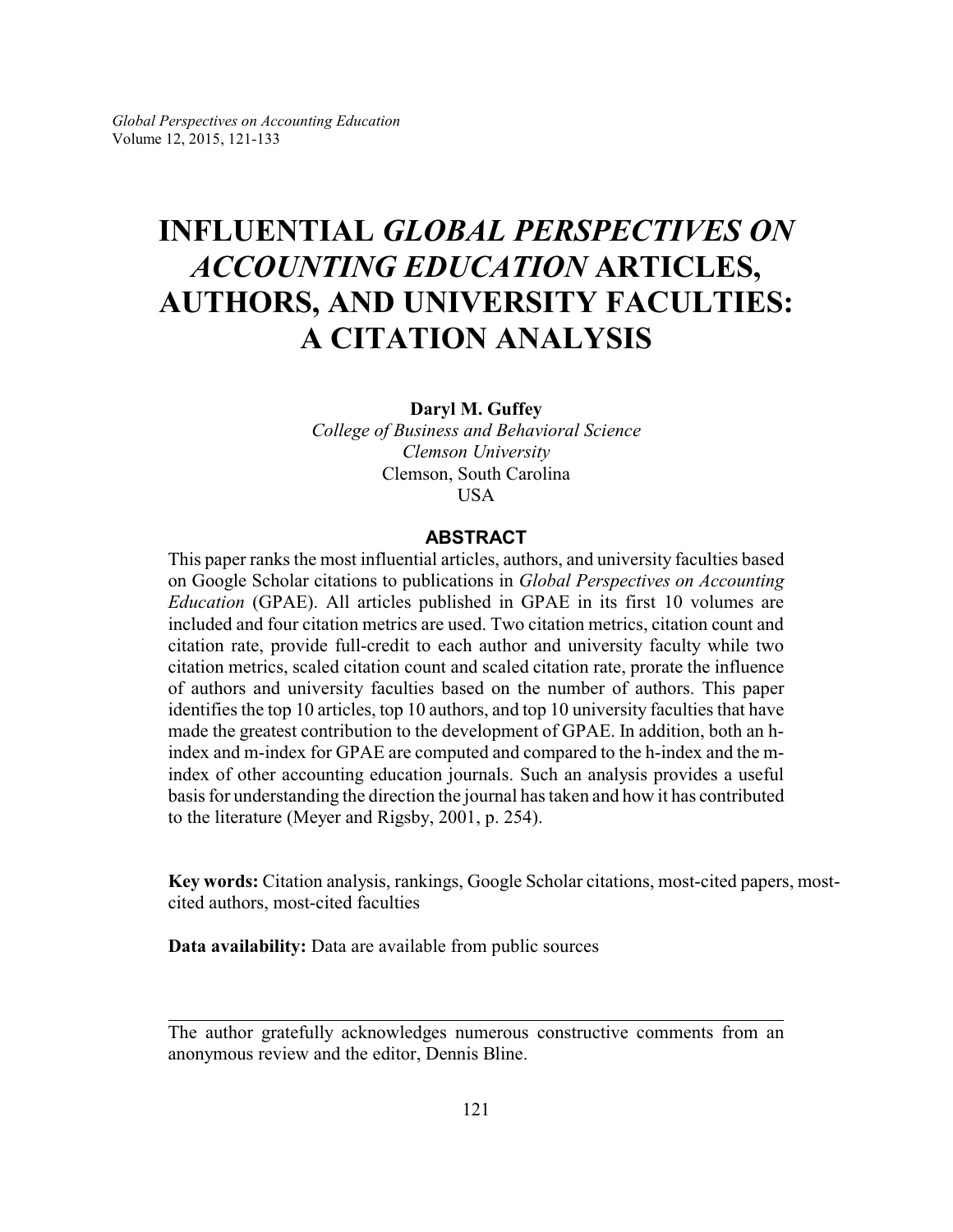#### **INTRODUCTION**

 $\prod_{mn}$ n 2004, *Global Perspectives on Accounting Education* (GPAE) was created as "an academic, peer-reviewed journal that publishes research and instructional resources relevant to accounting faculty and accounting education worldwide" (Bline, 2003). The publication of the 2013 issue marked the completion of the first 10 years of GPAE's existence. Once an academic journal becomes established, an analysis of its articles, authors, and faculties provides a beneficial retrospective appraisal of the journal's direction and development (Urbancic, 2009). Typically "single-journal" studies rank both individual and institutional contributions based on publication counts. Studies based on publication counts treat all published articles as equivalent (Dunbar and Weber, 2014). Rankings based on publication counts do not value articles that have significantly influenced the profession (Pickerd et al., 2011). An alternative method of appraising a journal is to focus on influence as measured through citations.

Citations provide an objective and quantifiable measure of a particular paper's influence on later research (Dunbar and Weber, 2014). Influential works are building blocks for academic inquiry. A retrospective analysis using citations provides the editor with feedback on which articles have most influenced the literature and thus have contributed the most to the establishment and development of the journal. An article with numerous citations indicates a proper decision concerning a scarce resource, journal space. Ranking articles, authors, and faculties based on citations provides useful information to numerous parties. Authors can use citations to indicate their influence on the profession and can report the citations for accreditation purposes, for annual review purposes, for promotion and tenure purposes, and when seeking or maintaining endowed (chaired) research positions. Administrators, such as deans and department heads, can use citations to justify the efforts of their faculty, to argue for more funding, to argue for more positions, and to show donors that their gifts have been influential.

Citation count and citation rate metrics measure influence. Citation count refers to the number of times an article, author, faculty, or journal is cited during the sample period (Dunbar and Weber, 2014, p. 7). Citation count favors older, more established articles regardless of current influence (Garfield, 1986) because more recent articles did not exist and were not available to be cited in previous years (Dunbar and Weber, 2014). Citation count captures the influence over the entire sample period (Dunbar and Weber, 2014). Citation rate refers to the number of times a given work is cited per year since its publication (Dunbar and Weber, 2014, p. 7). Citation rate adjusts for the article's age (Brown et al., 1987). The "hot topic" phenomenon can affect the citation rate (Dunbar and Weber, 2014). That is, initially many citations occur but the article or topic is quickly ignored and has little long term impact (Brown and Gardner, 1985b). Advantages and disadvantages exist for both metrics because the citation count metric favors older articles and the citation rate metric favors more recent articles and "hot topics." Both citation count and citation rate are used to identify influential articles, authors, and faculties.

Another consideration needed when performing citation analysis is how to assign credit for citation count and citation rate for each author and faculty. Authors and faculties can be ranked using both full-credit and coauthor-adjusted credit. Full credit gives each author and faculty "full credit" for citation count and citation rate ignoring the number of authors. The two coauthoradjusted metrics used are scaled citation count and scaled citation rate. When articles have multiple authors, each author and faculty is given 1/n of the credit for citation count and citation rate, where n is the number of authors of the paper.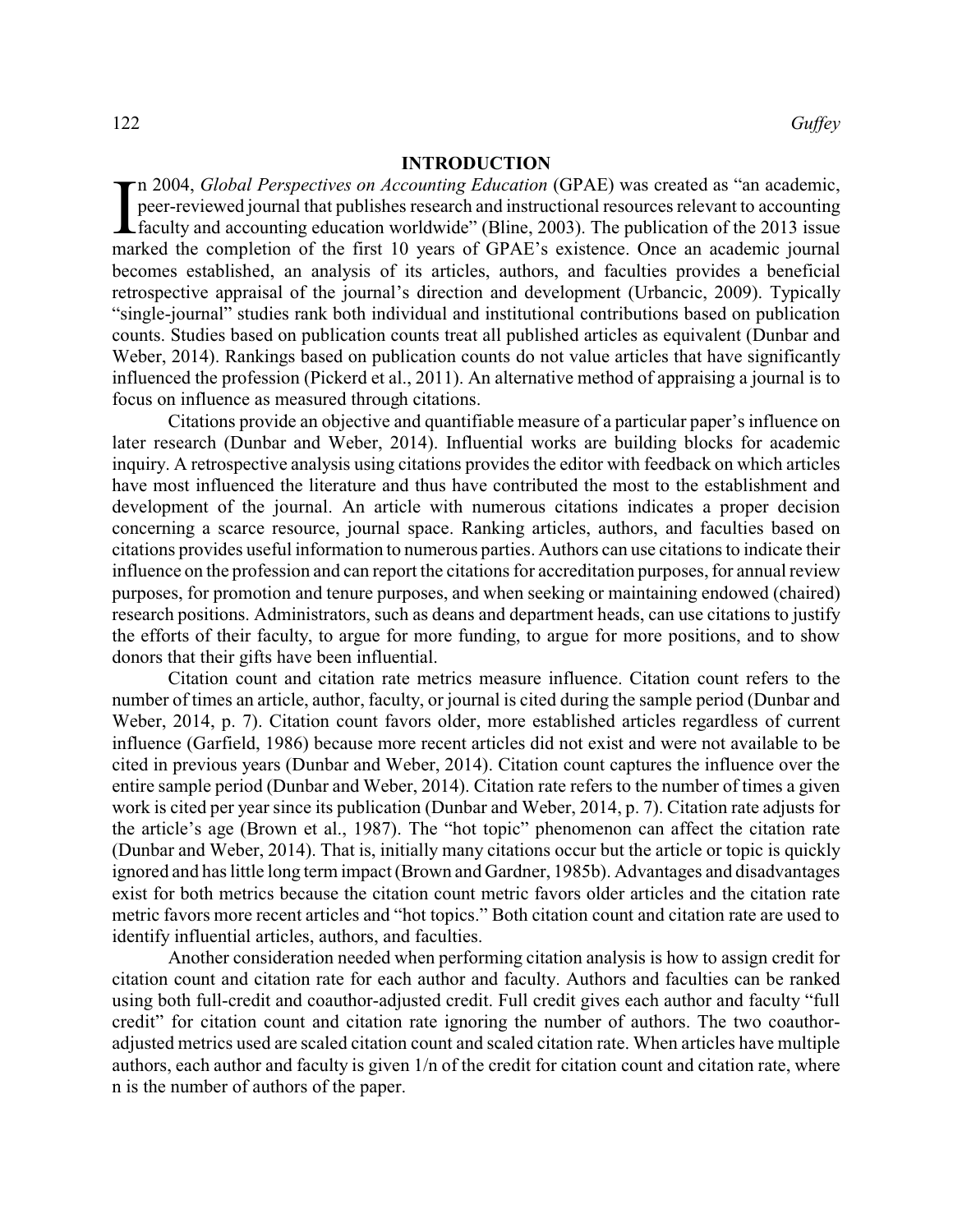#### *Influential Articles, Authors, and Faculties* 123

The current study uses the full-credit metrics, citation count and citation rate, to develop a top 10 most influential articles ranking. If the article is ranked in the top 10 by either full-credit metric, it appears in the ranking. In addition, coauthor-adjusted citation metrics, scaled citation count and scaled citation rate, and the full-credit metrics are used to determine a top 10 most influential author ranking and a top 10 most influential university faculty ranking. If the author or university faculty is ranked in the top 10 by either the full-credit metrics or the coauthor-adjusted metrics, the author or university faculty appears in the ranking.

This paper identifies the articles, authors, and faculties that have made the greatest contribution to the development of GPAE. This analysis provides insight into the direction the journal has taken and how it has contributed to the literature (Meyer and Rigsby, 2001, p. 254). This paper identifies (1) the ten most influential GPAE articles, (2) the ten most influential GPAE authors, and (3) the ten most influential GPAE university faculties. In addition, the h-index and the m-index for GPAE is computed and compared to other accounting education journals.

In the next section, a brief literature review discusses citations in general and the use of citations in the accounting literature. Also within this section is a brief discussion about the h-index, the m-index, and the use of Google Scholar. The third section discusses methodology and overall results. The final section provides a summary and limitations.

#### **LITERATURE REVIEW**

#### **Citations**

One aspect of journal performance citations measure is the dissemination of useful research findings (Garfield, 1979, p. 79). A substantial difference in the citations for two journals, authors, articles, or faculties indicates a significant difference in the quality of the research published (Garfield, 1979, p. 79). Two qualities make citations useful. One quality is that citations reflect credit on the work involved or cited (Garfield, 1979, p. 63). The other quality is that a strong, positive correlation exists between citations and peer judgments (Garfield, 1979, p. 63).

Citation analysis has a rich history in the accounting literature. Citation analysis has determined journal quality, influential faculty, influential articles, and ranked doctoral programs. Citations are a quantitative and objective measure of the influence an article, author, faculty, doctoral program, or journal has on the research paradigm (Dunbar and Weber, 2014). In fact, an individual's citation list may be more important than his/her publication list (Smith, 2004).

Initially, the use of citation analysis in the accounting literature analyzed 17 journals from six countries (McRae, 1974). Later, the research contributions by individual authors, faculties, and doctoral programs (Brown and Gardner, 1985a) and the most influential articles were determined using citations (Brown and Gardner, 1985b; Brown, 1996). Dissertation citations were used to rank the most influential accounting journals (Chan et al., 2009) and citations identified articles that influenced accounting research (Chan and Liano, 2009; Dunbar and Weber, 2014). Furthermore, the general fields of study that influence accounting were determined using citations (Oler et al., 2010). Citations tested whether an article's contribution can be proxied for by the ranking of the journal in which it was published (Chow et al., 2007). These examples illustrate that citations have been used to analyze articles, journals, authors, faculties, doctoral programs, journal rankings, and determine the general fields of study that influence accounting.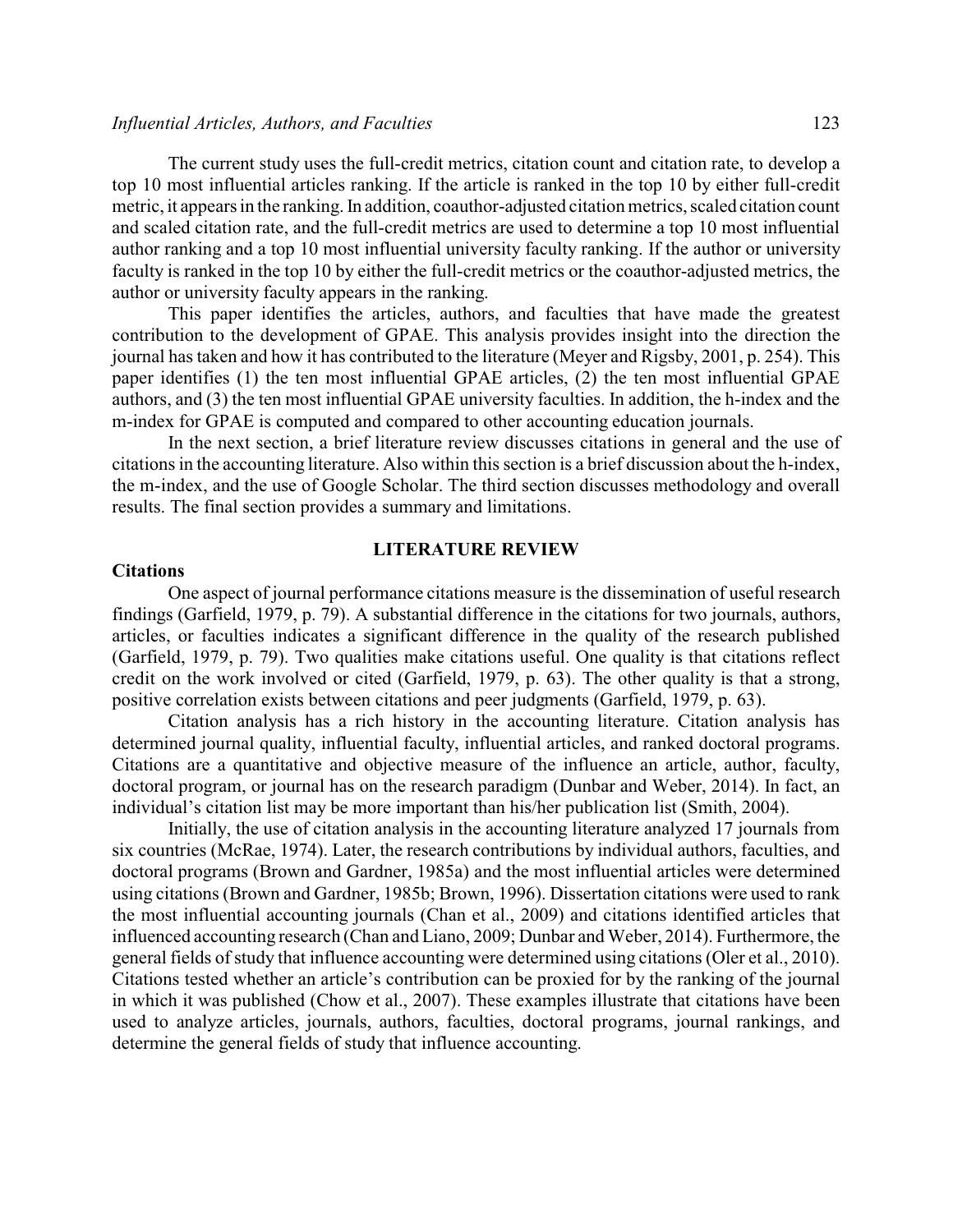#### **h-index and m-index**

The h-index provides a robust single-number metric of an individual's, or faculty's, or journal's influence, combining quality with quantity (Hirsch, 2005). The greater the number of influential papers, the higher the h-index. Only two pieces of information are required to compute the h-index. The two pieces of information are (1) the total number of papers published and (2) the number of citations for each paper. The h-index computation requires one to determine the number of citations to each paper published. Next, rank the publications with the most cited publication ranked first, the second most cited publication ranked second, and so forth. The h-index is the rank of the last paper in which the number of citations exceeds or is equal to the ranking of the article. Therefore, the h-index measures both influence and productivity.

For example, assume Researcher 1 has four publications and the most cited publication is cited 20 times, the second most cited publication is cited 17 times, the third most cited publication is cited twice, and the fourth most cited publication is cited once. Researcher 1 has an h-index of two. That is, the second highest ranked publication  $(h = 2)$  has two or more citations (number of citations  $\ge 2$ ) (17 > 2), but the third highest ranked publication (h = 3) has fewer citations (2) than its rank  $(h = 3)$  (3 > 2). The same h-index would exist if the second most cited article was cited twice because the ranking  $(h = 2)$  would equal the number of citations (2). The h-index continues to rise as long as the number of citations to an article equals or exceeds the ranking of the article. If Researcher 2 has four publications and each is cited ten times, then he/she has an h-index of four. That is, the fourth highest ranked publication  $(h = 4)$  has four or more citations (number of citations  $\geq$  4) (4 < 10). The same h-index would exist if the fourth most cited article was cited four times because the ranking  $(h = 4)$  would equal the number of citations  $(4)$ . Again, the h-index continues to rise as long as the number of citations to an article equals or exceeds the ranking of the article. Obviously, Researcher 2 published more influential articles than Researcher 1. Table 1 illustrates these examples.

| Computing the n-mues. Two Examples |                                  |                              |                                  |  |  |  |
|------------------------------------|----------------------------------|------------------------------|----------------------------------|--|--|--|
| Researcher 1                       |                                  |                              | Researcher 2                     |  |  |  |
| Journal Ranking <sup>1</sup>       | Number of Citations <sup>2</sup> | Journal Ranking <sup>1</sup> | Number of Citations <sup>2</sup> |  |  |  |
|                                    |                                  |                              |                                  |  |  |  |
|                                    |                                  |                              |                                  |  |  |  |
|                                    |                                  |                              |                                  |  |  |  |
|                                    |                                  |                              |                                  |  |  |  |

#### **Computing the h-index: Two Examples**

**TABLE 1**

<sup>1</sup> The publications are ranked with the most cited publication ranked first, the second most cited publication ranked second, and so forth.

<sup>2</sup> The number of citations to each paper published.

<sup>3</sup> Researcher 1 has an h-index of two. That is, the second publication (h) as two or more citations (number of citations  $\ge$  2) (17 > 2), but the third publication (h) has fewer citations than its rank  $(h = 3)$   $(3 > 2)$ .

<sup>4</sup> Researcher 2 has an h-index of four. That is, the fourth highest ranking publication ( $h = 4$ ) has four or more citations (number of citations  $\geq$  4) (4 < 10).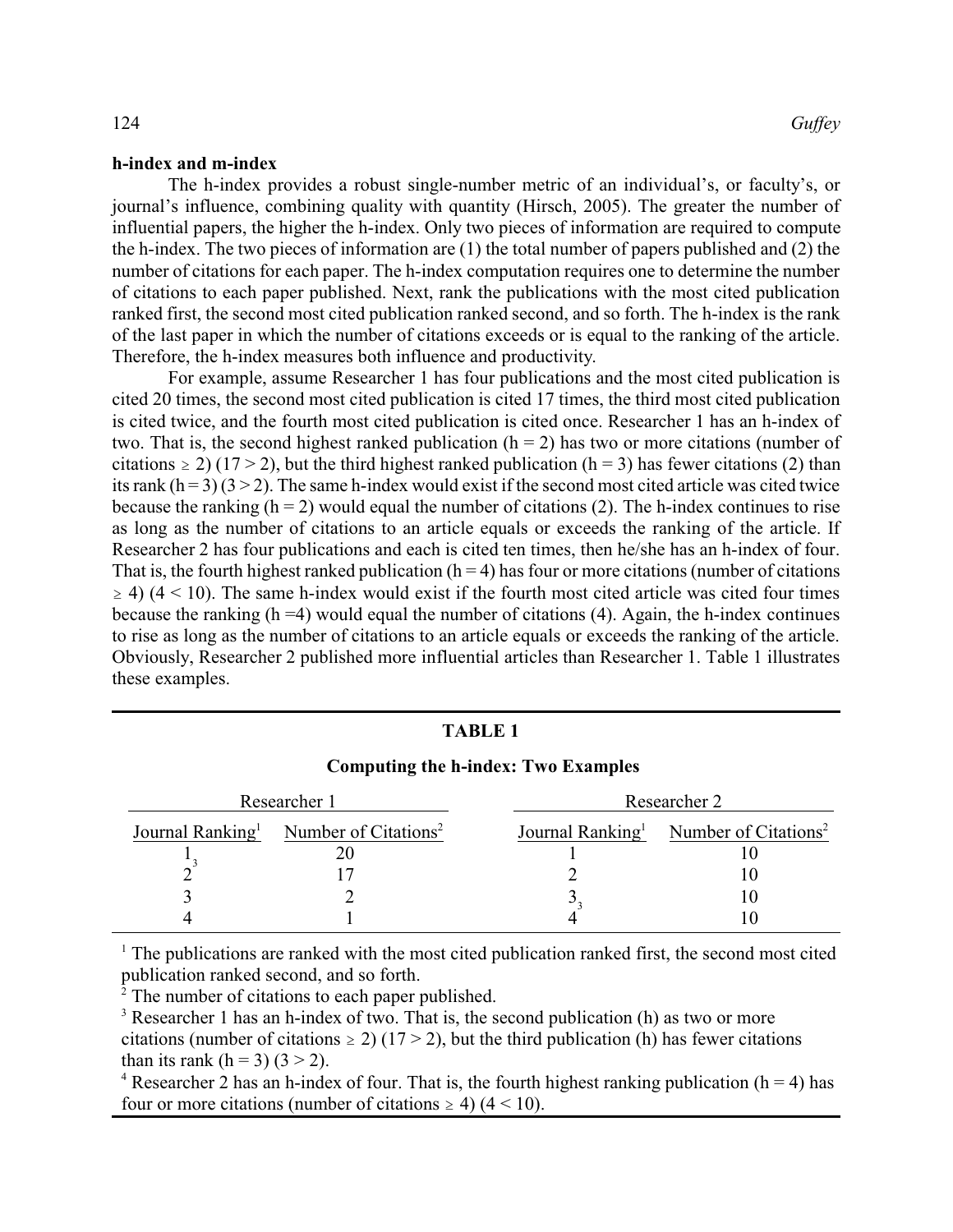The m-index is the h-index divided by the number of years since the researcher's or journal's initial publication (Hirsch, 2005). The index normalizes the h-index so that researchers and journals at different stages can be compared. The m-index averages periods of high and low productivity throughout a career or life, which may or may not be reflective of the current situation of the researcher or journal.

#### **Google Scholar**

Citations were collected using Google Scholar. Google Scholar use by researchers to assess citations of scholarly articles has increased in recent years (O'Leary, 2008). Google Scholar is stable over time, displays comprehensive coverage, and provides non-biased comparisons within disciplines (Harzing, 2013). O'Leary (2008) found a statistically significant correlation between the number of citations found with Google Scholar and the number of citations found with ISI Web of Knowledge of 0.927. Google Scholar uses all resources found on the internet to collect citations. Therefore, no indexing of journals is required. Any citation found byGoogle Scholar is captured and reported.

#### **METHODOLOGY AND RESULTS**

"Publish or Perish" software by Anne-Wi Harzing (Harzing, 2007) was used to gather citations using Google Scholar. Citation information on 57 articles by 113 individual authors representing 73 employers was collected on May 1 and May 2, 2014. The number of publications per author varied from one publication to three publications. One author published three articles  $(1/113 = 0.88\%)$ , eight authors published two articles  $(8/113 = 7.08\%)$ , and the remaining authors published one article  $(104/113 = 92.04\%)$ .

Two citation metrics were used to determine the most influential articles. They were: (1) total citations since year of publication until May 1 or 2, 2014 (citation count), and (2) citations per year since year of publication until May 1 or 2, 2014 (citation rate). Table 2 ranks the top 10 articles using both citation metrics. Initially, articles are ranked based on citation count. Next, articles ranked in the top 10 using citation rates but not ranked using citation count are ranked. Table 2 ranks 12 articles based on the article ranking in the top 10 by either citation count or citation rate. Eight of the 10 articles ranked in the top 10 based on citation count were published in volumes one through three, verifying that citation count favors older articles. Four of the 10 articles ranked in the top 10 based on citation rate were published in volumes six through eight, providing some indication that citation rate favors more recent articles. Eight of the top 10 articles are ranked in the top 10 by both citation metrics and both citation metrics rank the same article number one. Table 2 lists seven articles that focus on student issues or pedagogy, four articles that focus on faculty issues, and 1 teaching case. $1$ 

<sup>&</sup>lt;sup>1</sup>The seven articles that focus on student issues or pedagogy are Nouri and Shahid (2005), Maas and Leauby (2005), Shawver (2006), Halabi (2006), Ameen, Jackson, and Malgwi (2010), Stuart (2004), and Taylor and Finley (2011). The four articles that focus on faculty issues are Fogarty (2004), Smith and Crumbley (2009), Welsh and Bremser (2005), and Bouilon and Ravenscroft (2010). The teaching case was Cunningham and Harris (2006).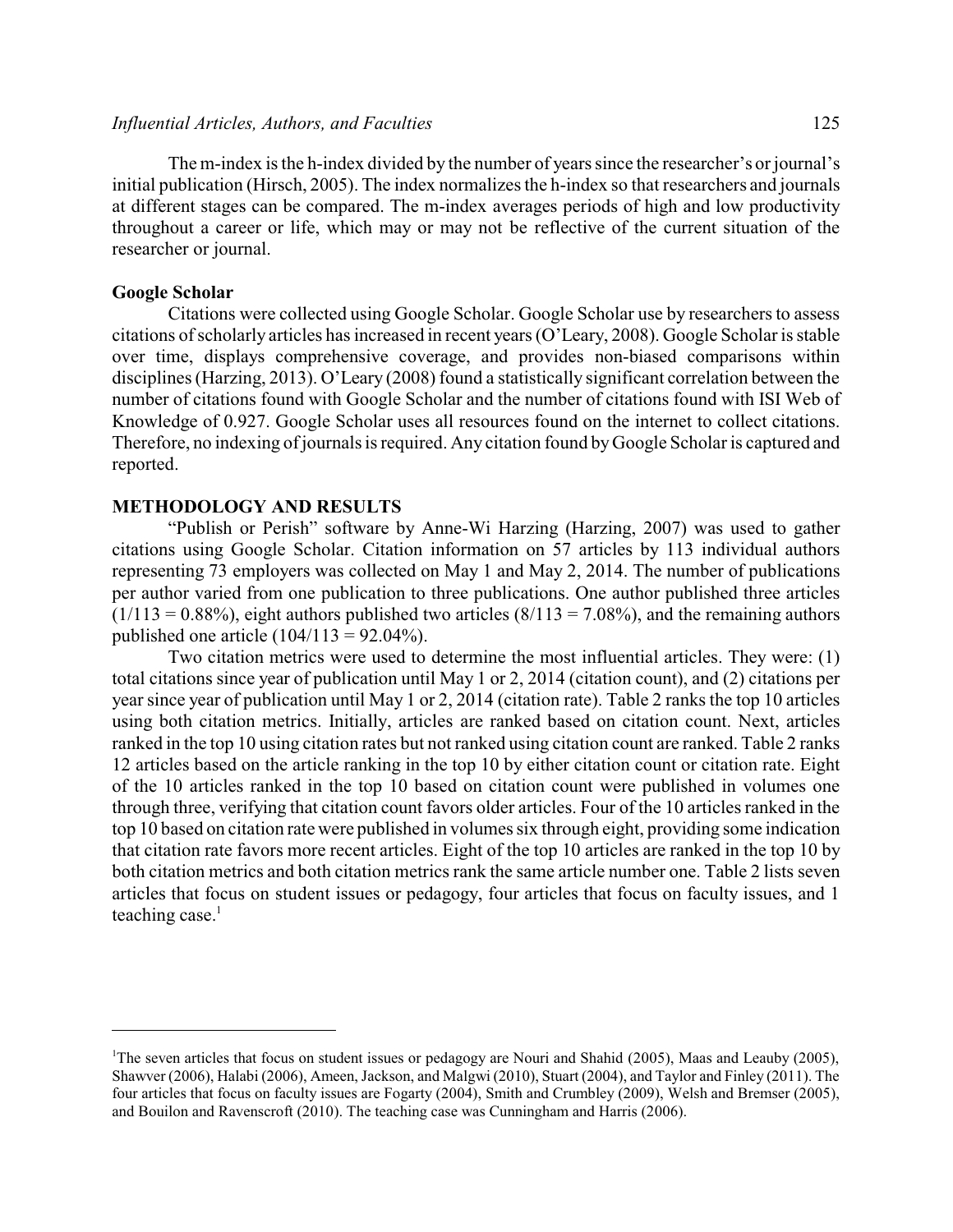## **TABLE 2**

### **Top 10 Article Rankings**<sup>1</sup> **Volumes 1 - 10**

|                                                                                                              | Citation | Citation |
|--------------------------------------------------------------------------------------------------------------|----------|----------|
|                                                                                                              | Count    | Rate     |
| Article, Author(s) and Volume                                                                                | (Rank)   | (Rank)   |
| "The Effect of PowerPoint Presentations on Student Learning and                                              | 36       | 4.00     |
| Attitudes" by Hossein Nouri and Abdus Shahid (Volume 2). <sup>3</sup>                                        | (1)      | (1)      |
| "Concept Mapping-Exploring Its Value as a Meaningful Learning Tool                                           | 22       | 2.44     |
| in Accounting Education" by Jayne D. Maas and Bruce A. Leaugy<br>(Volume 2). $3$                             | (2)      | (4)      |
| "Sustained Research Productivity in Accounting: A Study of the Senior                                        | 21       | 2.10     |
| Cohort" by Timothy J. Fogarty (Volume 1). <sup>4</sup>                                                       | (3)      | (6)      |
| "An Exploratory Study Assessing the Effectiveness of a Professional                                          | 17       | 2.13     |
| Responsibility Course" by Tara J. Shawver (Volume 3). <sup>3</sup>                                           | (4)      | (5)      |
| "Enron and Arthur Andersen: The Case of the Crooked E and the Fallen                                         | 15       | 1.88     |
| A" by Gary M. Cunningham and Jean E. Harris (Volume 3). <sup>5</sup>                                         | (5)      | (8)      |
| "Applying an Instructional Learning Efficiency Model to Determine the                                        | 13       | 1.63     |
| Most Efficient Feedback for Teaching Introductory Accounting" by<br>Abdel K. Halabi (Volume 3). <sup>3</sup> | $(6)^2$  | (9)      |
| "How Divergent Are Pedagogical Views Toward the Fraud/Forensic                                               | 13       | 2.60     |
| Accounting Curriculum?" by G. Stevenson Smith and D. Larry<br>Crumbley (Volume 6). <sup>4</sup>              | $(6)^2$  | (3)      |
| "Student Perceptions of Oral Communication Requirements in the                                               | 13       | 3.25     |
| Accounting Profession" by Elsie C. Ameen, Cynthia Jackson, and<br>Charles Malgwi (Volume 7). <sup>3</sup>    | $(6)^2$  | (2)      |
| "The Impact of Immediate Feedback on Student Performance: An                                                 | 11       | 1.10     |
| Exploratory Study in Singapore" by Iris Stuart (Volume 1). <sup>3</sup>                                      | $(9)^2$  | (15)     |
| "Accounting Faculty Research Collaboration: A Study of Relationship                                          | 11       | 1.22     |
| Benefits and Gender Differences" by Mary Jeanne Welsh and Wayne G.                                           | $(9)^2$  | (13)     |
| Bremser (Volume 2). <sup>4</sup>                                                                             |          |          |
| "Adding Value to the Master of Accounting Curriculum Through an                                              | 6        | 2.00     |
| International Travel Experience" by Susan Lee Taytlor and Jane B.                                            | $(15)^2$ | (7)      |
| Finley (Volume $8$ ). <sup>3</sup>                                                                           |          |          |
| "Undergraduate Preparation and Dissertation Methodologies of                                                 | 6        | 1.5      |
| Accounting PhDs Over the Past 40 Yeares" by Marvin Bouilon and Sue                                           | $(15)^2$ | (10)     |
| Ravenscroft (Volume 7). <sup>4</sup>                                                                         |          |          |

<sup>1</sup> Rankings are based solely on citations to publications in *Global Perspectives on Accounting Education.*

2 Indicates a tie.

<sup>3</sup> Student issue or pedagogy.

<sup>4</sup> Faculty issues.

<sup>5</sup> Teaching case.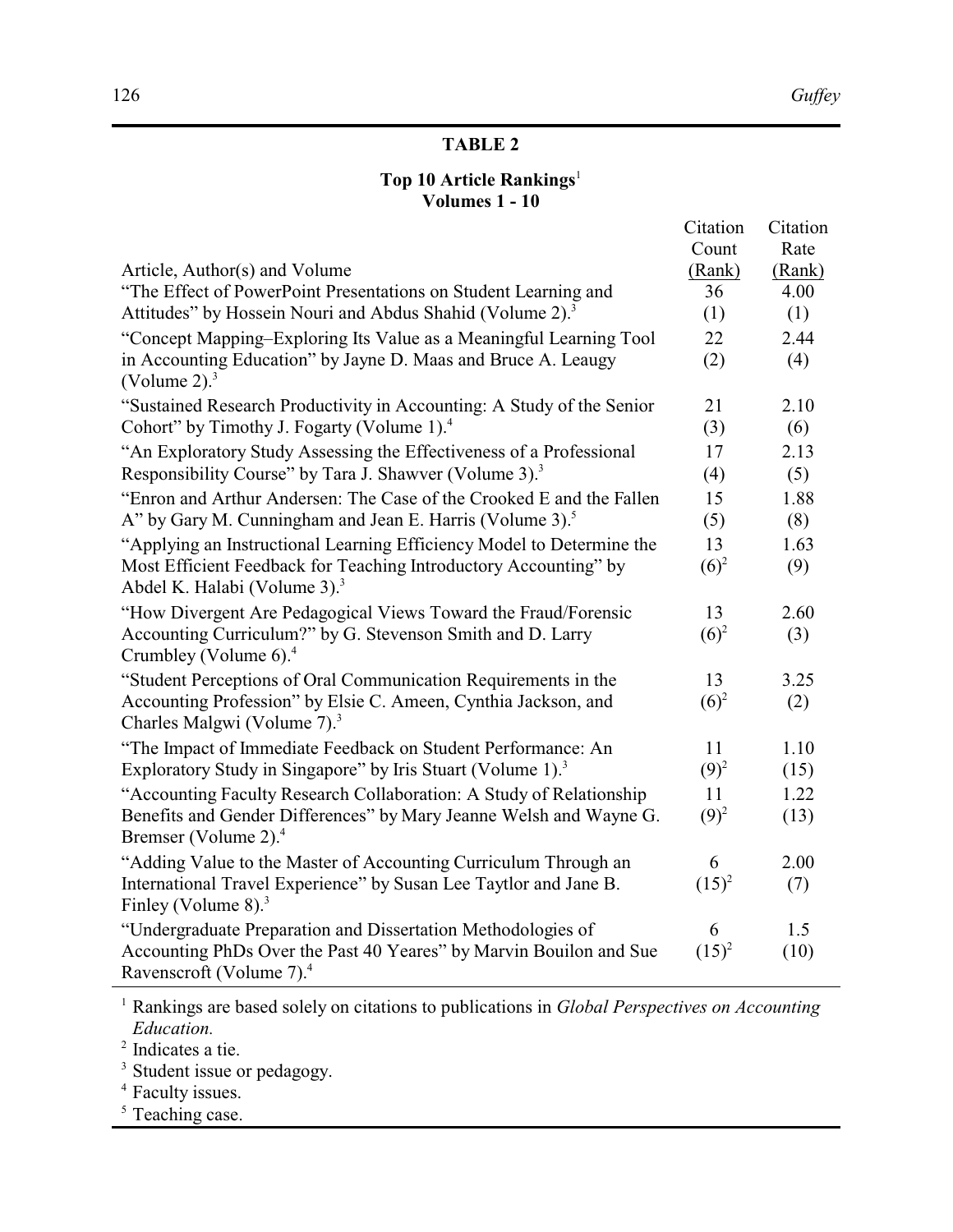#### *Influential Articles, Authors, and Faculties* 127

The most influential authors and university faculties were determined using four citation metrics. The citation metrics include two full-credit metrics, citation count and citation rate, and two coauthor-adjusted metrics, scaled citation count and scaled citation rate. The metrics are:

| <b>Citation Count</b>        | Number of citations since year of publication to May 1 or 2, |  |  |
|------------------------------|--------------------------------------------------------------|--|--|
|                              | 2014.                                                        |  |  |
| <b>Citation Rate</b>         | Number of citations since year of publication divided by the |  |  |
|                              | number of years since publication to May 1 or 2, 2014.       |  |  |
| <b>Scaled Citation Count</b> | Citation Count divided by the number of authors.             |  |  |
| <b>Scaled Citation Rate</b>  | Citation Rate divided by the number of authors.              |  |  |

Table 3 provides the top 10 authors for each of the four citation metrics. Column 1 lists the top 10 authors using citation count. Column 2 provides scaled citation counts and the appropriate ranking. If an author ranks in the top 10 based on scaled citation count and is not ranked in Column 1, then he/she is added to the ranking. The same procedure is repeated for Column 3, citation rate, and Column 4, scaled citation rates. Table 3 identifies 15 authors and provides their current institutional affiliation, the four citation metrics, and author rank based on each citation metric. The top six authors as ranked by citation count rank in the top nine using the other three citation metrics. Hossein Nouri and Abdus Shahid have 36 citations while Timothy J. Fogarty has 24 citations, Bruce A. Leauby and Jayne D. Maas have 22 citations, and Charles A. Malgwi 21 citations. Timothy J. Fogarty ranks number one based on two metrics while Hossein Nouri, Abdus Shahid, and Charles A. Malgwi rank number one based on one metric.

Table 3 provides current university affiliation for the "Top 10 Author Rankings." *Hasselback's Accounting Directory 2012-2013* was used to establish current university affiliation. Appropriate university websites were examined during May, 2014 to confirm current university affiliation. If the faculty member was retired (emeritus), the last institutional affiliation is provided for the current institutional affiliation.

Table 4 lists the top 10 university faculties published in GPAE based on the four citation metrics. Table 4 incorporates the same technique as Table 3. Table 4 ranks 17 university faculties based on a top 10 ranking under citation count, scaled citation count, citation rate, or scaled citation rate. Authors in GPAE represented 73 individual employers. Two employers were from practice, Allina Hospitals & Clinics and Deloitte and Touché, and 13 employers were non-U.S. universities indicating the international scope of GPAE. The College of New Jersey ranked first under all four metrics. La Salle University, Case Western Reserve University, and Bentley University ranked in the top 10 under all four citation metrics. Three universities in Table 4 are non-U.S. universities providing further evidence of GPAE's international influence. Table 4 also provides the number of articles authored or coauthored by the university faculties. Eleven university faculties authored or coauthored two articles while two university faculties authored or coauthored three articles.<sup>2</sup>

<sup>2</sup>The eleven university faculties with two articles were Belmont University, Bentley University (College), Georgia Institute of Technology, La Salle University, Rider University, St. Cloud State University, University of Calgary, University of Nevada, University of Saskatchewan, University of South Florida, and Villanova University. The two university faculties with three articles were Case Western Reserve University and Northeastern University.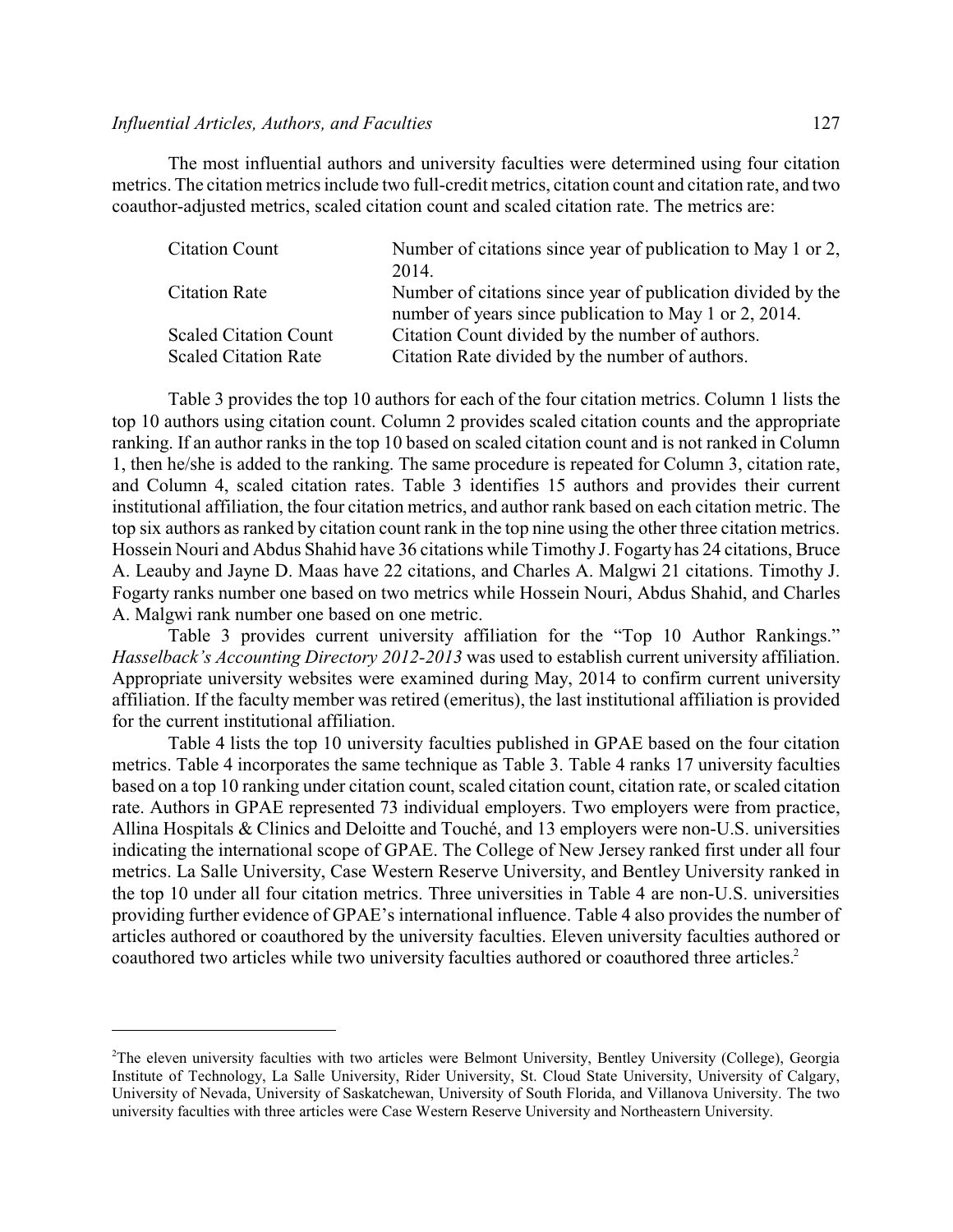### **TABLE 3**

### **Top 10 Author Rankings<sup>1</sup> Volumes 1 - 10**

|                                                 | Citation | Scaled                | Citation | Scaled               |
|-------------------------------------------------|----------|-----------------------|----------|----------------------|
|                                                 | Count    | <b>Citation Count</b> | Rate     | <b>Citation Rate</b> |
| Author (Institutional Affiliation) <sup>2</sup> | (Rank)   | (Rank)                | (Rank)   | (Rank)               |
| Hossein Nouri (The College of New Jersey)       | 36       | 18.00                 | 4.00     | 2.00                 |
|                                                 | $(1)^3$  | $(2)^3$               | $(2)^3$  | $(4)^3$              |
| Abdus Shahid (The College of New Jersey)        | 36       | 18.00                 | 4.00     | 2.00                 |
|                                                 | $(1)^3$  | $(2)^3$               | $(2)^3$  | $(4)^3$              |
| Timothy J. Fogarty (Case Western Reserve        | 24       | 22.50                 | 2.70     | 2.40                 |
| University)                                     | (3)      | (1)                   | (6)      | (1)                  |
| Bruce A. Leauby (La Salle University)           | 22       | 11.00                 | 2.44     | 1.22                 |
|                                                 | $(4)^3$  | $(7)^3$               | $(9)^3$  | $(9)^3$              |
| Jayne D. Maas (Winthrop University)             | 22       | 11.00                 | 2.44     | 1.22                 |
|                                                 | $(4)^3$  | $(7)^3$               | $(9)^3$  | $(9)^3$              |
| Charles A. Malgwi (Bentley University)          | 21       | 12.33                 | 4.25     | 2.08                 |
|                                                 | (6)      | (6)                   | (1)      | (3)                  |
| Tara J. Shawver (King's College)                | 17       | 17.00                 | 2.13     | 2.13                 |
|                                                 | (7)      | (4)                   | (11)     | (2)                  |
| Gary M. Cunningham (Jönköping                   | 15       | 7.50                  | 1.88     | 0.94                 |
| <b>International Business School)</b>           | $(8)^3$  | $(10)^3$              | $(14)^3$ | $(16)^3$             |
| Jean E. Harris (Penn State-Harrisburg)          | 15       | 7.50                  | 1.88     | 0.94                 |
| (Emeritus)                                      | $(8)^3$  | $(10)^3$              | $(14)^3$ | $(16)^3$             |
| Abdel K. Halabi (Federation University          | 13       | 13.00                 | 1.63     | 1.63                 |
| Australia-Gippsland)                            | $(10)^3$ | (5)                   | (16)     | (6)                  |
| G. Stevenson Smith                              | 13       | 6.5                   | 2.60     | 1.30                 |
| (Southeastern Oklahoma State University)        | $(10)^3$ | $(12)^3$              | $(7)^3$  | $(7)^3$              |
| D. Larry Crumbley (Louisiana State              | 13       | 6.5                   | 2.60     | 1.30                 |
| University)                                     | $(10)^3$ | $(12)^3$              | $(7)^3$  | $(7)^3$              |
| Elsie C. Ameen (Sam Houston State               | 13       | 4.33                  | 3.25     | 1.08                 |
| University)                                     | $(10)^3$ | $(19)^3$              | $(4)^3$  | $(12)^3$             |
| Cynthia Jackson (Northeastern University)       | 13       | 4.33                  | 3.25     | 1.08                 |
|                                                 | $(10)^3$ | $(19)^3$              | $(4)^3$  | $(12)^3$             |
| Iris Stuart (NHH, Norwegian School of           | 11       | 11                    | 1.1      | 1.1                  |
| Economics)                                      | $(15)^3$ | $(7)^3$               | (34)     | (11)                 |

<sup>1</sup> Rankings are based solely on citations to publications in *Global Perspectives on Accounting Education.*

<sup>2</sup> Employer was confirmed by searching the appropriate university website during May, 2014.

<sup>3</sup> Indicates a tie.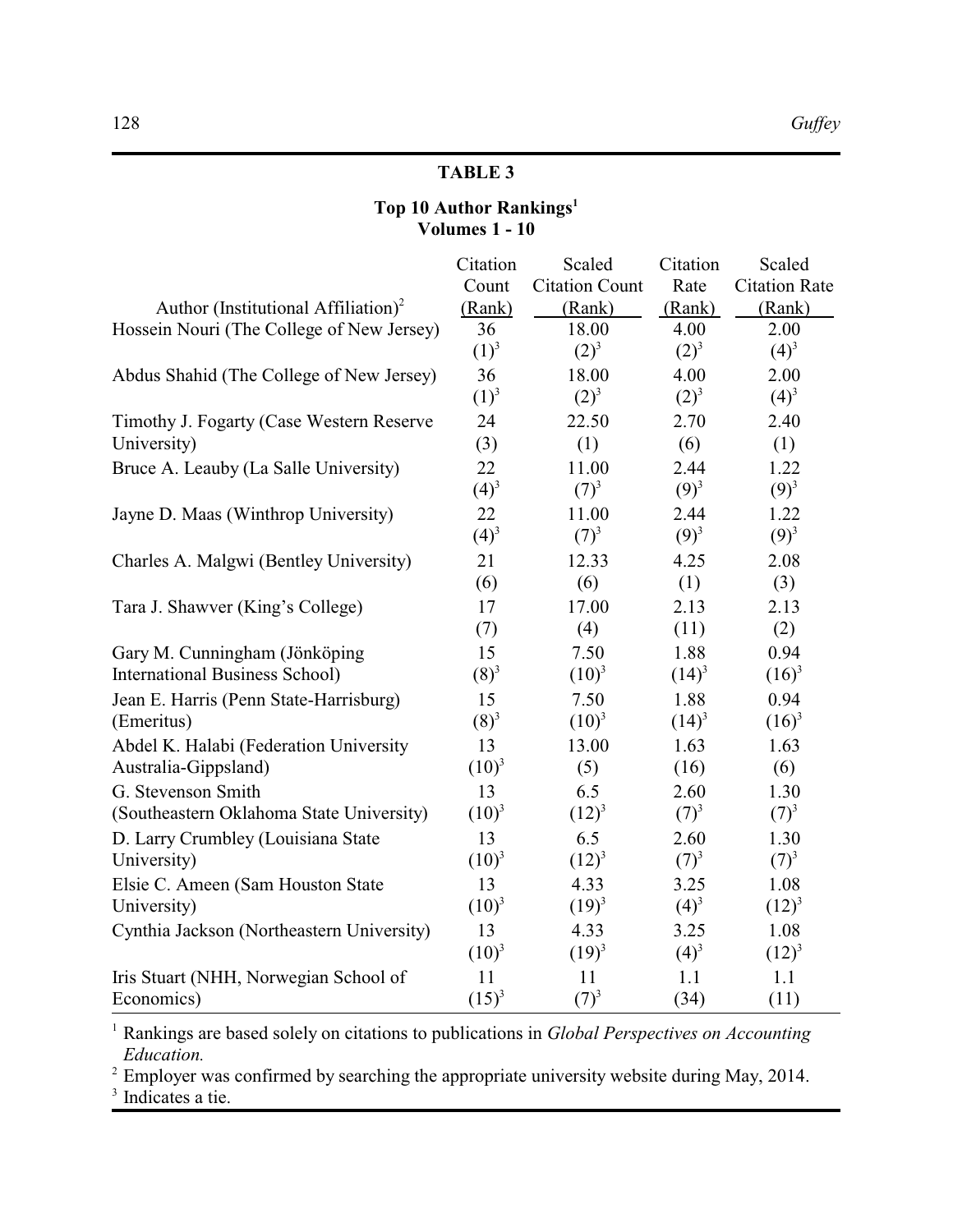### **TABLE 4**

#### University Faculty Ranking<sup>1</sup> Citation Count (Rank) Scaled Citation Count (Rank) Citation Rate (Rank) Scaled Citation Rate (Rank) Number of Articles The College of New Jersey 72 (1) 36.00 (1) 8.00 (1) 4.00 (1) 1 La Salle University 33 (2) 16.50 (4) 3.66 (5) 1.83 (6) 2 3 Case Western Reserve University 24 (3) 22.50 (2) 2.70 (10) 2.40 (2) 3 4 Loyola College in Maryland 22 (4) 11.00  $(8)^2$ 2.44 (13) 1.22 (13) 1 Bentley University 21 (5) 12.33 (6) 4.25 (2) 2.08 (5) 2 Western Illinois University 20  $(6)^2$ 3.34  $(23)^2$ 2.86  $(8)^2$ 0.48 (29) 1 Barry University 20  $(6)^2$ 6.66 (13) 2.86  $(8)^2$ 0.96 (17) 1 King's College 17  $(8)^2$ 17.00 (3) 2.13 (14) 2.13 (4) 1 Villanova University 17  $(8)^2$ 11.50 (7) 2.08 (15) 1.47 (9) 2 Northeastern University 16 (10) 5.83 (17) 3.85 (4) 1.38 (10) 3 Monash University, Gippsland 13  $(13)^2$ 13 (5) 1.63 (20) 1.63 (7) 1 California State University, Fullerton 11 (19) 11.00 (9) 1.10 (33) 1.10 (14) 1 Pennsylvania State University, Harrisburg 15  $(11)^2$ 7.50  $(10)^2$ 1.88  $(18)^2$ 0.94  $(18)^2$ 1

#### **Top 10 University Faculty Rankings Volumes 1 - 10**

(continued)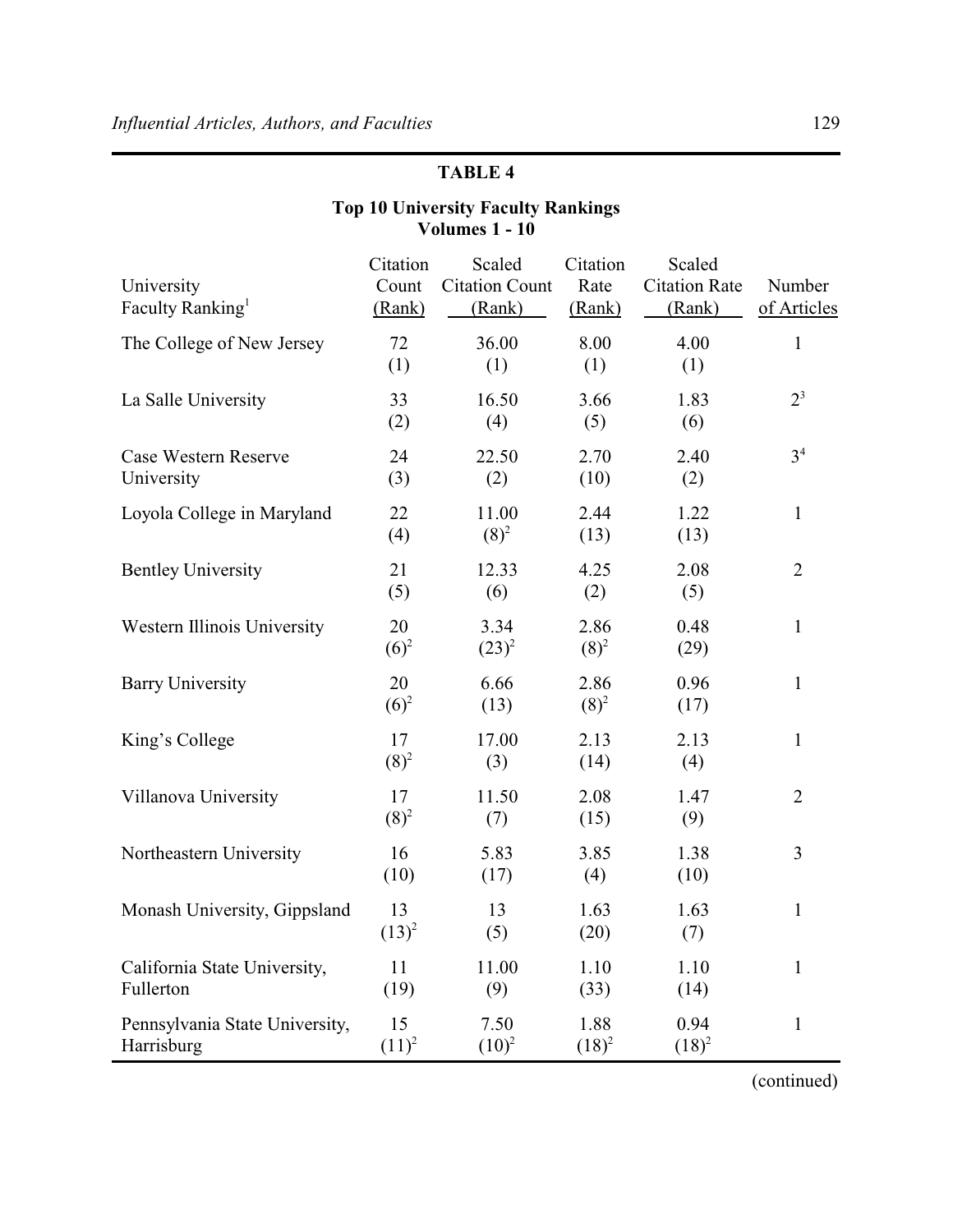| TABLE 4 (continued)          |                |                  |                  |                  |   |
|------------------------------|----------------|------------------|------------------|------------------|---|
| Abo Akademi University       | 15<br>$(11)^2$ | 7.50<br>$(10)^2$ | 1.88<br>$(18)^2$ | 0.94<br>$(18)^2$ | 1 |
| <b>Belmont University</b>    | 13<br>$(13)^2$ | 7.00<br>(12)     | 4.17<br>(3)      | 2.17<br>(3)      | 2 |
| Sam Houston State University | 13<br>$(13)^2$ | 4.33<br>(21)     | 3.25<br>(6)      | 1.08<br>(15)     |   |
| Calgary                      | 10<br>$(20)^2$ | 5.00<br>(18)     | 3.00<br>(7)      | 1.50<br>(8)      | 2 |

<sup>1</sup> Rankings are based solely on citations to publications in *Global Perspectives on Accounting Education.*

2 Indicates a tie.

<sup>3</sup> Eleven university faculties authored or co-authored two articles. The university faculties were Belmont University, Bentley University (College), Georgia Institute of Technology, La Salle University, Rider University, St. Cloud State University, University of Calgary, University of Nevada, University of Saskatchewan, University of South Florida, and Villanova University.

<sup>4</sup> Two university faculties authored or co-authored three articles. The university faculties were Case Western Reserve University and Northeastern University.

Both an h-index and an m-index are computed for GPAE. The h-index for GPAE is 10 and the m-index is 0.91. "Publish or Perish" software by Anne-Wi Harzing (Harzing, 2007) was used to compute the h-index for *Issues in Accounting Education, Journal of Accounting Education, Accounting Education: An International Journal, Advances in Accounting Education,* and *The AIS Educator Journal*. These accounting education journals are logical benchmarks for GPAE. GPAE ranks fifth among the accounting education journals substantially behind *Issues in Accounting Education* (h-index = 60)*, Journal of Accounting Education* (h-index = 47), and *Accounting Education: An International Journal* (h-index = 27), but very close to *Advances in Accounting Education* (h-index = 11) and ahead of *The AIS Educator Journal*(h-index = 3). The four accounting education journals with higher h-indices than GPAE began publication before GPAE and have published more articles. A weakness of the h-index is that it is biased towards larger/older journals over smaller/younger journals because more material has been published by the larger journals and more time has passed for older journals, and therefore more citations should occur (Garfield 1979). That is, citation count favors older, more established articles regardless of current influence (Garfield, 1986) because more recent articles did not exist and were not available to be cited in previous years (Dunbar and Weber, 2014).

The m-index normalizes the h-index so that journals of different life-spans can be compared. The m-index is the h-index divided by the number of years since the journal's initial publication. The h-indices in Table 5 were divided by 2014 minus the year of initial publication to compute the m-index. Computation of the m-index of 1.88 for *Issues in Accounting Education* was 60/(2014 –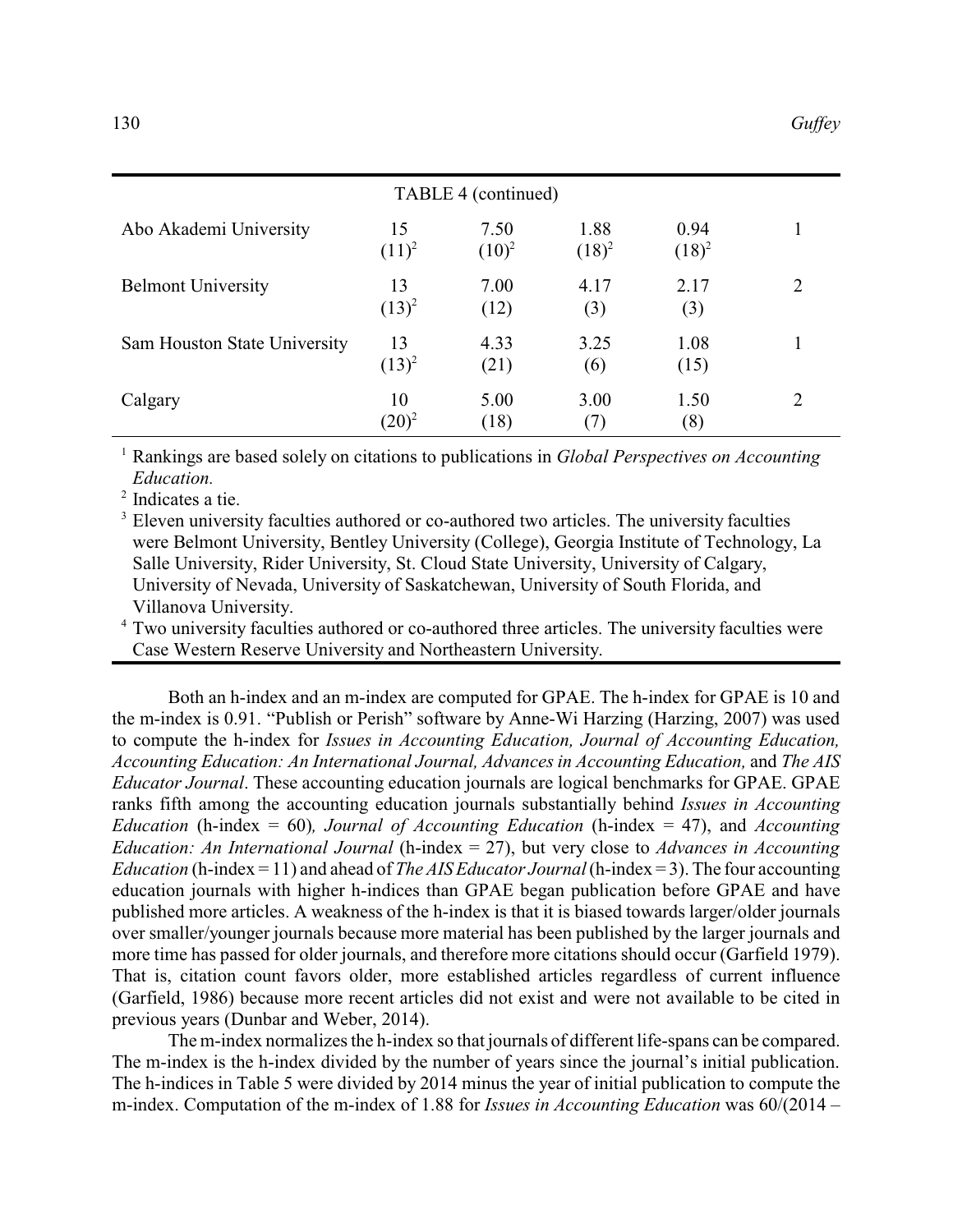1983). *Issues in Accounting Education* (m-index = 1.88) *and Journal of Accounting Education* (mindex = 1.47) have substantially higher m-indices than GPAE (m-index = 0.91)*.* However, GPAE's m-index is close to the m-index of *Accounting Education: An International Journal* (m-index = 1.17) and greater than the m-index for *Advances in Accounting Education* (m-index = 0.69) and *The AIS Educator Journal* (m-index = 0.33). Therefore, GPAE ranks fourth among the accounting education journals based on the m-index. Table 5 provides the name of the journal, its initial year of publication, its h-index, and its m-index.

#### **TABLE 5**

#### **h-index and m-index Computed with Google Scholar**

| Journal                                            | <b>Initial Publication</b> | $h$ -index <sup>1</sup> | $m$ -index $2$ |
|----------------------------------------------------|----------------------------|-------------------------|----------------|
| <i>Issues in Accounting Education</i>              | 1983                       | $60^{3}$                | 1.88           |
| Journal of Accounting Education                    | 1983                       | $47^{3}$                | 1.47           |
| Accounting Education: An International Journal     | 1992                       | $27^{3}$                | 1.17           |
| Advances in Accounting Education                   | 1999                       | 11 <sup>3</sup>         | 0.69           |
| <b>Global Perspectives on Accounting Education</b> | 2004                       | 10                      | 0.91           |
| <i>The AIS Educator Journal</i>                    | 2006                       | $3^3$                   | 0.33           |

 $<sup>1</sup>$  The h-index computation requires one to determine the number of citations to each paper</sup> published. Next, rank the publications with the most cited publication ranked first, the second most cited publication ranked second, and so forth. The journal has an index of h if he/she has published h papers each of which has been cited in other papers at least h times. The h-index of 60 for *Issues in Accounting Education* means that 60 articles from *Issues in Accounting Education* have been cited at least 60 times.

<sup>2</sup> The m-index is the h-index divided by the number of years since the journal's initial publication (Hirsch, 2005). The index normalizes the h-index so that researchers and journals at different stages can be compared. Computation of the m-index of 1.88 for *Issues in Accounting Education* was 60/(2014 - 1983).

<sup>3</sup> The h-index was computed using "Publish or Perish" software by Anne-Wi Harzing (Harzing, 2007).

#### **SUMMARY AND CONCLUSIONS**

This paper makes several contributions to the literature. First, this paper lists the most cited papers in GPAE based on Google Scholar over the first 10 years of the journal's existence. This paper also categorizes the most cited articles by topic to determine the types of research with the greatest influence on accounting faculty and accounting education worldwide. The rankings and analysis by topic can be used by current faculty whose research interests are in the specific areas the papers cover.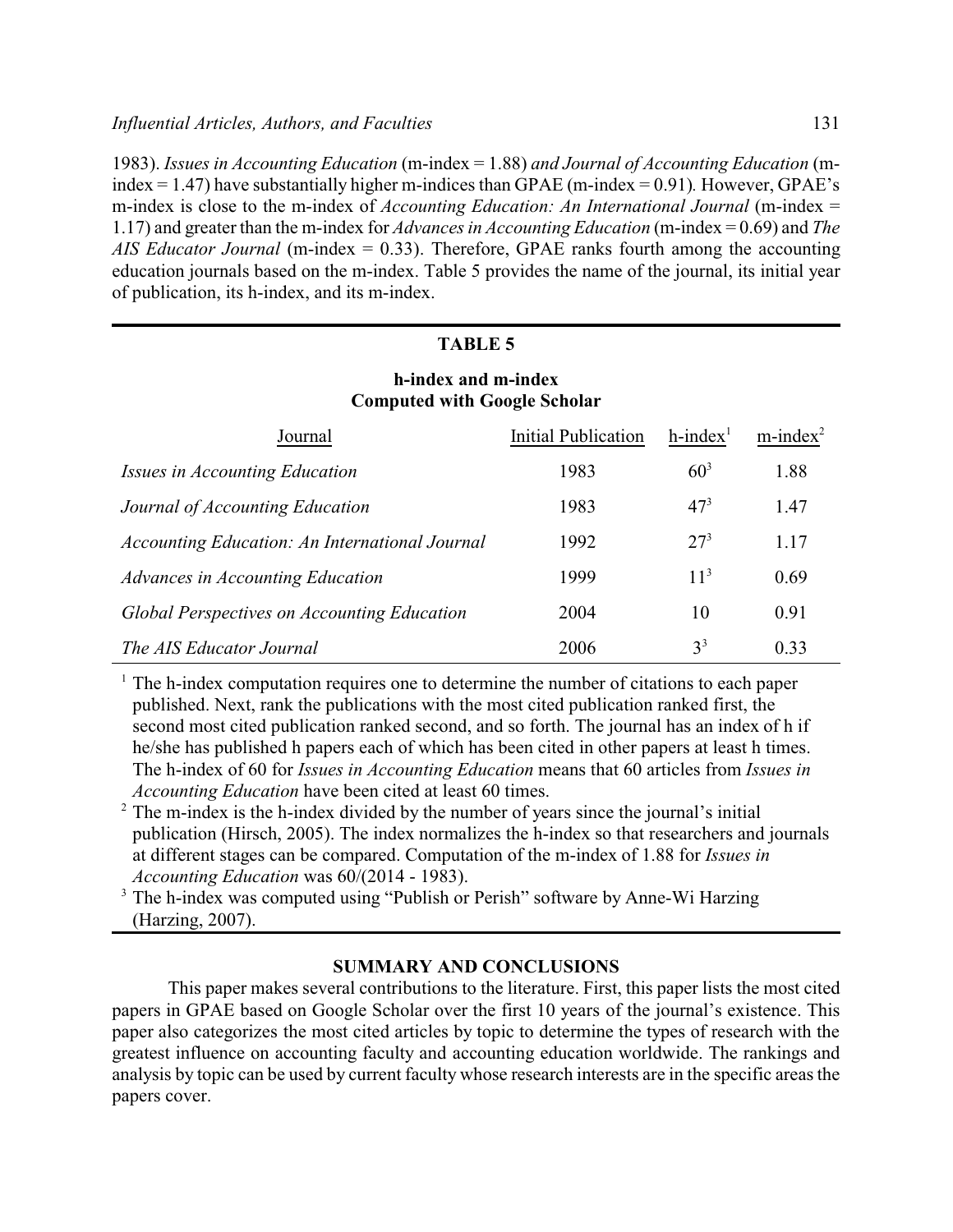Citations from the first 10 volumes of GPAE found with Google Scholar on May 1 or 2, 2014 identify the top 10 most influential articles, the top 10 most influential authors, and the top 10 most influential university faculties. Furthermore, both an h-index and m-index for GPAE is computed and compared to the h-index and m-index of other accounting education journals.

The top 10 articles based on the full-credit citation metrics of citation count and citation rate are identified. Due to the use of the two full-credit citation metrics and ties, 12 articles appear in the ranking. The ranking confirms that citation count favors older articles while citation rate provides weaker evidence of favoring more recent articles. The top 10 influential articles contains seven articles that focus on student issues or pedagogy, four articles that focus on faculty issues, and 1 teaching case.

Diversity exists among the 113 individual authors representing 73 employers. Over 92%  $(104/113 = 92.03\%)$  of the authors published only once in GPAE and over 99% (112/113 = 99.12%) published only once or twice. The four citation metrics provide similar author rankings. The top six authors as ranked by citation count rank in the top nine using the other three citation metrics. Hossein Nouri (36), Abdus Shahid (36), Timothy J. Fogarty (24), Bruce A. Leauby (22), Jayne D. Maas (22), and Charles A. Malgwi (21) are the most cited authors based on citation count.

Top 10 faculties were identified using all four citation metrics. This technique produced a ranking that included 17 faculties. Seventy-three individual employers were found with two being from practice. The College of New Jersey ranked first under all four metrics. La Salle University, Case Western Reserve University, and BentleyUniversity ranked in the top 10 under all four citation metrics.

Both an h-index and an m-index are computed for GPAE. The h-index for GPAE is 10 and the m-index is 0.91. The h-index and the m-index were computed for benchmark accounting education journals using "Publish or Perish" software by Anne-Wi Harzing (Harzing, 2007). The benchmark accounting education journals are: *Issues in Accounting Education, Journal of Accounting Education, Accounting Education: An International Journal, Advances in Accounting Education,* and *The AIS Educator Journal*. GPAE ranks fifth among accounting education journals based on the h-index and fourth based on the m-index.

Two limitations must be noted. First, faculties, articles, and individual authors are ranked based solely on citations to articles published in a single journal, GPAE. Deans, administrators, promotion and tenure committees, colleagues, and others are not likely to evaluate university faculties and authors with such a narrow focus. Thus, rankings presented in this paper should be interpreted with caution. Further, the rankings presented in this paper rely solely on citations from a single data source: Google Scholar. The use of this single data source should be taken into consideration when interpreting results.

#### **REFERENCES**

Bline, D. 2003. About the Journal. *Global Perspectives on Accounting Education*.

Brown, L. 1996. Influential Accounting Articles, Individuals, PhD Granting Institutions and Faculties: A Citation Analysis. *Accounting, Organizations and Society* (Vol. 21, Nos. 7-8) 723- 754.

\_\_\_\_\_\_\_, and J. Gardner. 1985a. ApplyingCitation Analysis to Evaluate the Research Contributions of Accounting Faculty and Doctoral Programs. *The Accounting Review*(Vol. 80, No. 1) 262-277.